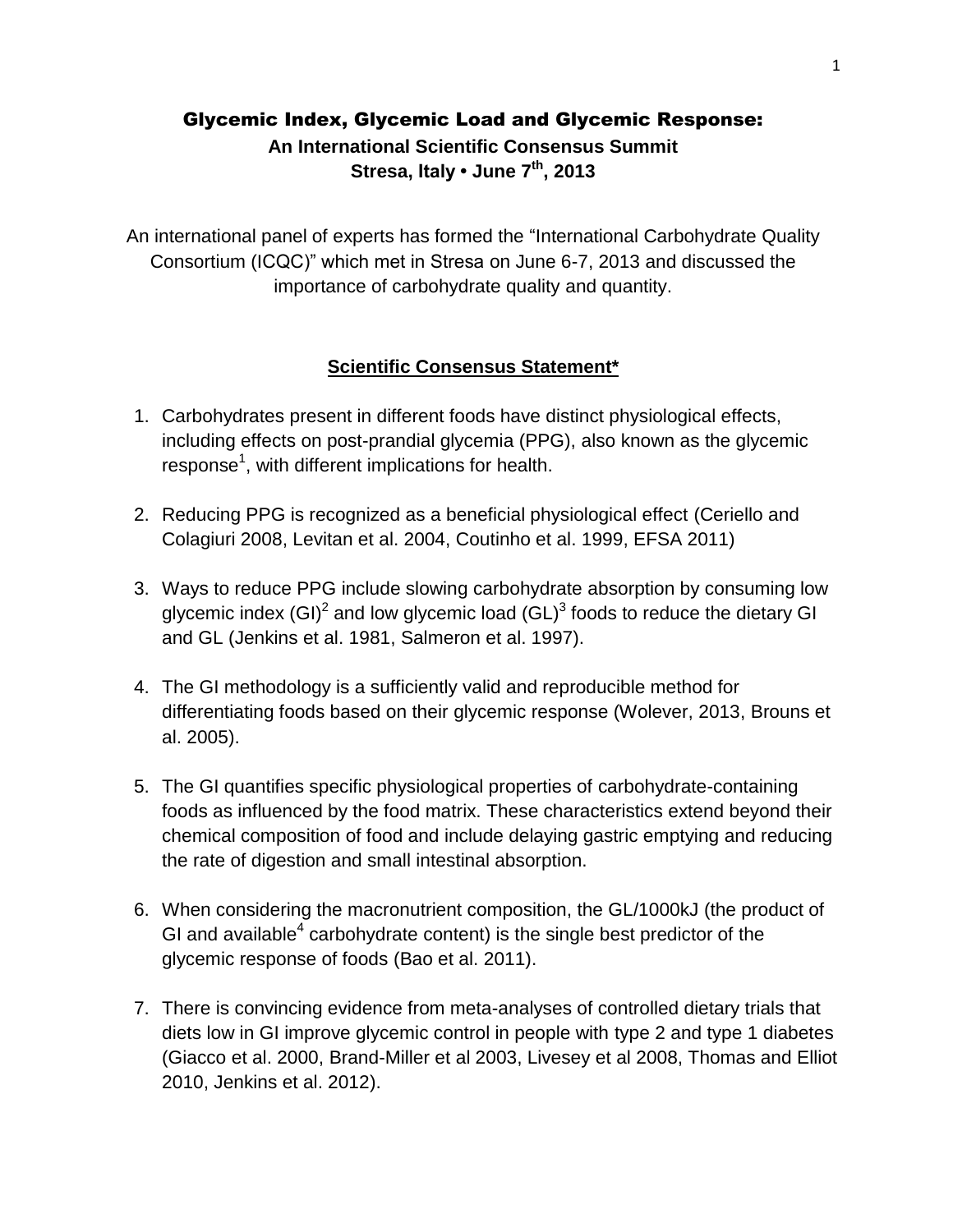- 8. There is convincing evidence from meta-analyses of prospective cohort studies that low GI/GL diets reduce the risk of type 2 diabetes (Barclay et al 2008, Livesey et al 2013).
- 9. There is convincing evidence from a large body of prospective cohort studies that low GI/GL diets reduce the risk of coronary heart disease (Liu et al. 2000, Mirrahimi et al 2012, Fan et al. 2012).
- 10.The proof of principle for the concept of slowing carbohydrate absorption is the use of alpha-glucosidase inhibitors (acarbose etc.) to reduce progression to type 2 diabetes and coronary heart disease (Chiasson et al. 2002, Chiasson et al. 2003).
- 11.The quality of carbohydrate rich foods as defined by GI/GL is particularly important for individuals who are sedentary, overweight and at increased risk of type 2 diabetes (Salmeron et al. 1997, Ludwig et al. 2002).
- 12.Potential mechanisms for reduction of type 2 diabetes include evidence that low GI/GL diets improve insulin sensitivity and beta-cell function in people with type 2 diabetes and those at risk for type 2 diabetes (Rizkalla et al. 2004, Solomon et al. 2011).
- 13.Potential mechanisms for reduction of coronary heart disease include evidence that low GI/GL diets improve blood lipids and inflammatory markers including Creactive protein (CRP) (Frost et al. 1999, Liu et al. 2001, Liu et al. 2002, Wolever et al. 2008, Shikany et al. 2010, Goff et al. 2013).
- 14.Probable evidence exists for low GI/GL diets in reducing total body fat mass and in weight management (Larsen et al. 2010, Murakami et al. 2013, Bouche' et al. 2002, McMillan-Price et al. 2006, Ebbeling et al. 2005).
- 15.The GI complements other ways of characterizing carbohydrate-foods, such as fiber and whole grain content (Riccardi et al. 2008, Slavin 2008).
- 16.Low GI and low GL should be considered in the context of a healthy diet.
- 17.Given the rapid rise in diabetes and obesity there is a need to communicate information on GI/GL to the general public and health professionals.
- 18.This should be supported by inclusion of GI/GL in dietary guidelines and in food composition tables.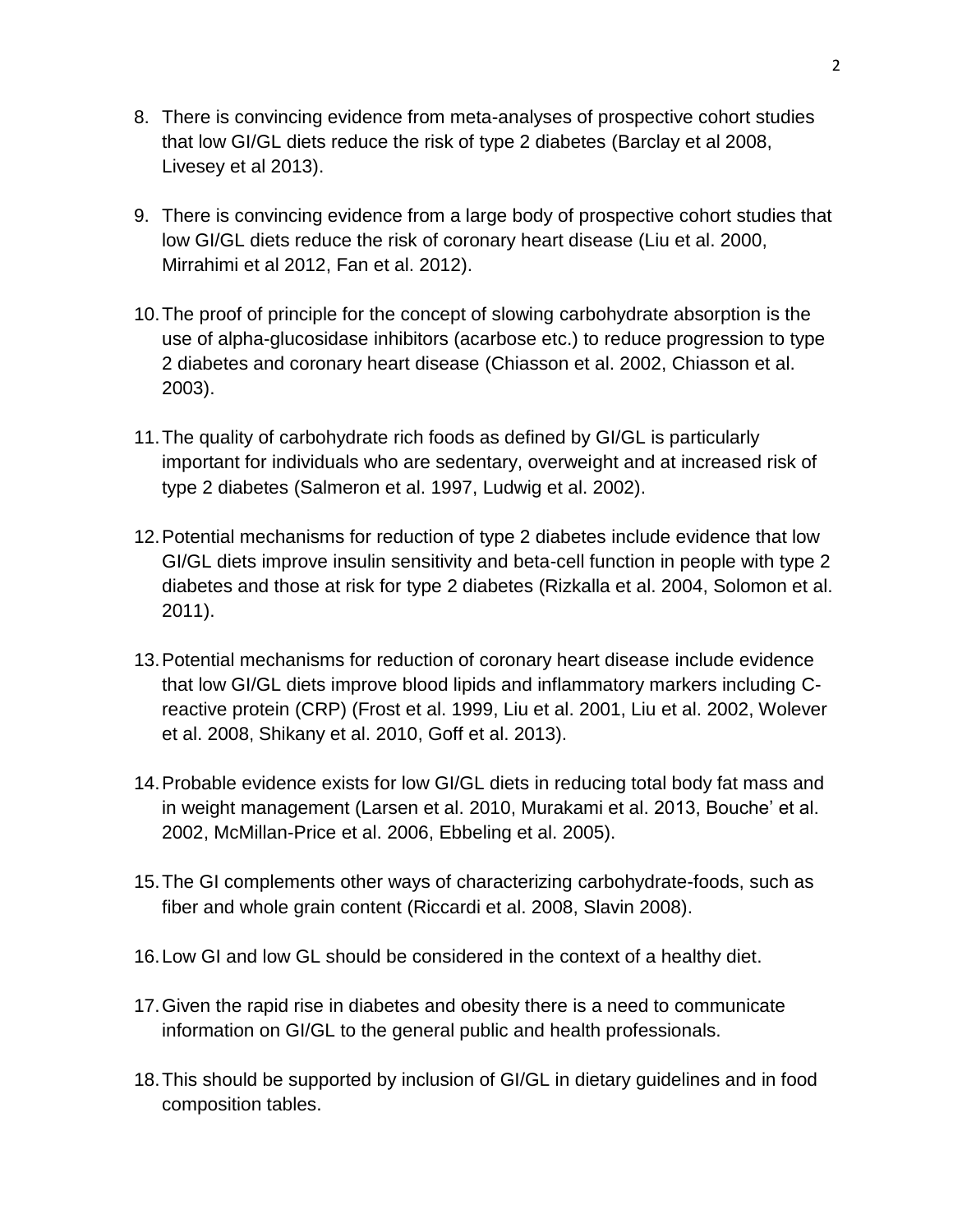- 19.In addition package labels and low GI/GL symbols on healthy foods should be considered.
- 20.More comprehensive high-quality food composition tables need to be developed for GI/GL at the national level.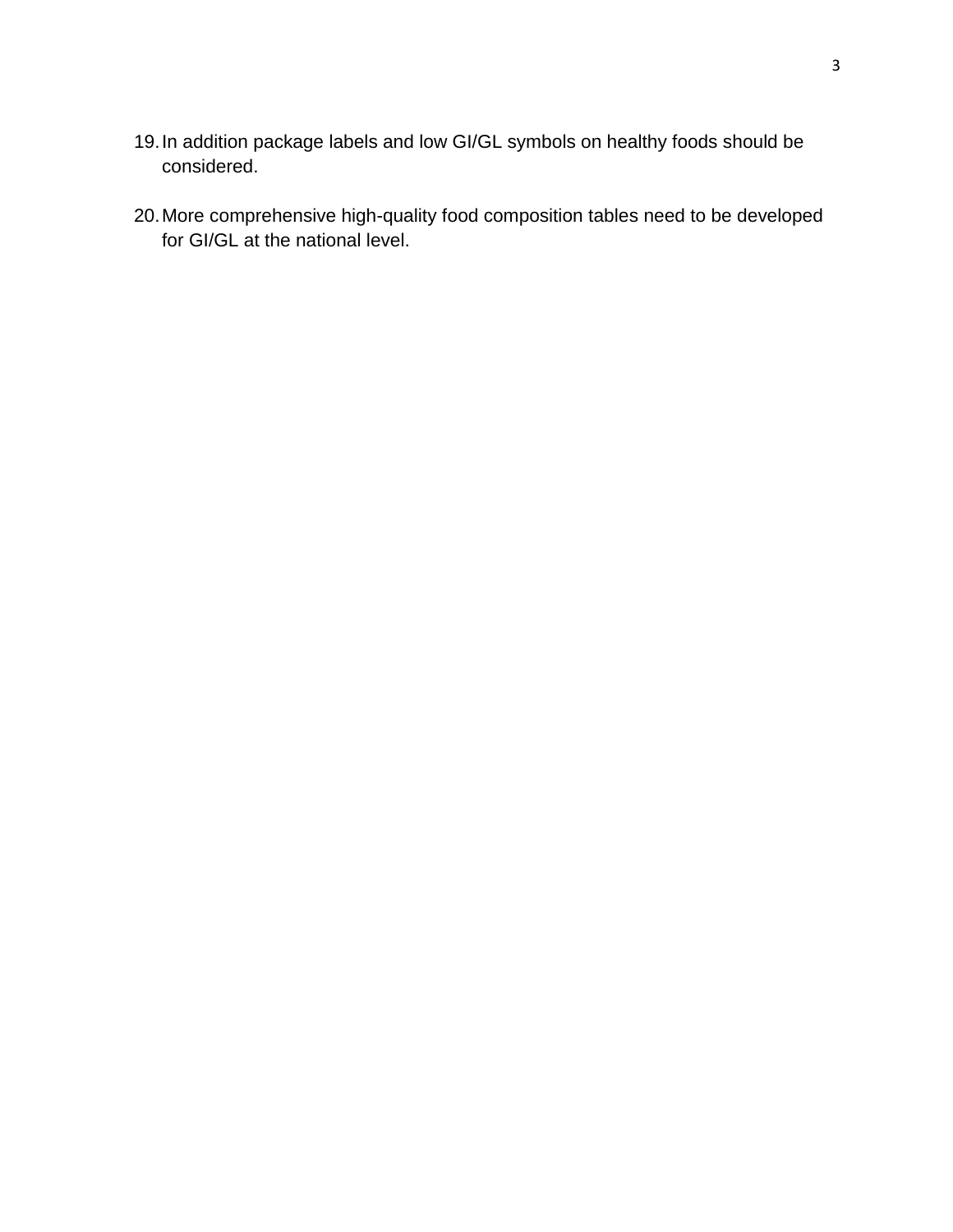# **Footnotes:**

**1. Glycemic response:** is the simple term for the post-prandial blood glucose concentration (PPG) elicited by a food or a meal.

**2. Glycemic Index (GI):** Conceptually, GI is the glycemic response elicited by a portion of a carbohydrate-rich food containing 50g (or in some cases 25g) available carbohydrate expressed as a percentage of that elicited by 50g (or 25g) glucose. GI is precisely defined by the ISO (International Organization for Standardization) method 26642:2010

(http://www.iso.org/iso/home/store/catalogue\_tc/catalogue\_detail.htm?csnumber=43633)

**3. Glycemic load (GL):** is the product of GI and the total available carbohydrate content in a given amount of food  $(GL = GI x$  available carbohydrate/given amount of food). Available carbohydrates can have different modes of expression: g per serving, g per 100g food, g per day intake, and g per 1000 kJ or 1000 calories, dependent on the context in which GL is used. Thus GL has corresponding units of g per serving, g per 100 g food, and g per 1000 kJ or 1000 calories.

**4. Available carbohydrate:** Is the carbohydrate in foods that is digested, absorbed and metabolised as carbohydrate. Available carbohydrate is sometimes referred to as glycemic carbohydrate.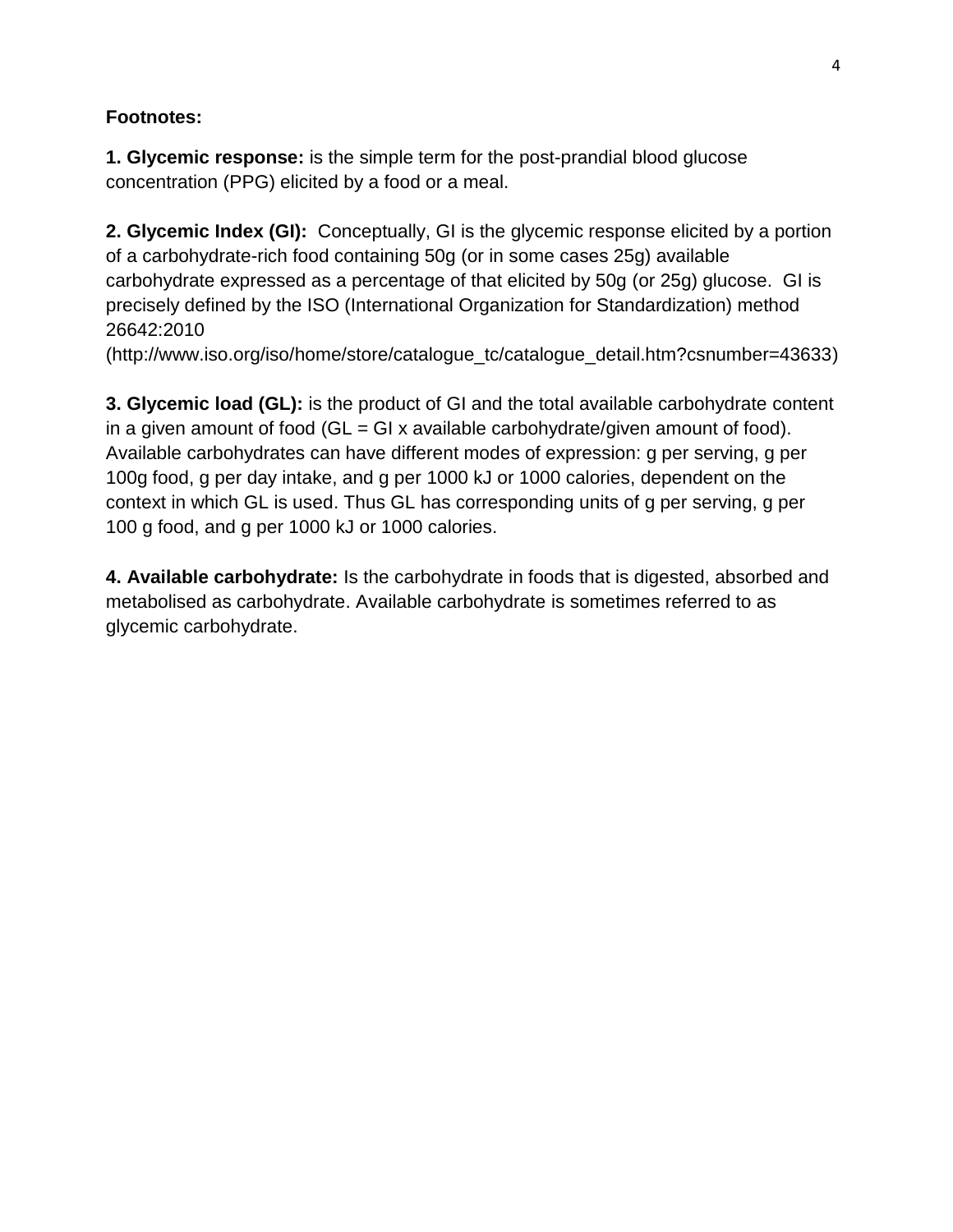## **References**

Bao J, Atkinson F, Petocz P, Willett WC, Brand-Miller JC. Prediction of postprandial glycemia and insulinemia in lean, young, healthy adults: glycemic load compared with carbohydrate content alone. Am J Clin Nutr. 2011;93(5):984-96.

Barclay AW, Petocz P, McMillan-Price J, Flood VM, Prvan T, Mitchell P, Brand-Miller JC. Glycemic index, glycemic load, and chronic disease risk--a meta-analysis of observational studies. Am J Clin Nutr 2008;87: 627-37.

Bouche' C, Rizkalla SW, Luo J, Vidal H, Veronese A, Pacher N, Fouquet C, Lang V, Slama G. Five week low-glycemic index diet decreases total fat mass and improves plasma lipid profile in moderately overweight non diabetic subjects. Diabetes Care 2002;25:822-828

Brand-Miller J, Hayne S, Petocz P, Colagiuri S. Low-glycemic index diets in the management of diabetes: a meta-analysis of randomized controlled trials. Diabetes Care 2003;26:2261-7.

Brouns F, Bjorck I, Frayn KN, Gibbs AL, Lang V, Slama G, Wolever TM. Glycaemic index methodology. Nutr Res Rev. 2005;18(1):145-71.

Ceriello A, Colagiuri S. International Diabetes Federation guideline for management of postmeal glucose: a review of recommendations. Diabet Med. 2008;25:1151-6.

Chiasson JL, Josse RG, Gomis R, Hanefeld M, Karasik A, Laakso M. Acarbose treatment and the risk of cardiovascular disease and hypertension in patients with impaired glucose tolerance: the STOP-NIDDM trial. JAMA. 2003;290(4):486-494.

Chiasson JL, Josse RG, Gomis R, Hanefeld M, Karasik A, Laakso M; STOP-NIDDM Trial Research Group. Acarbose for prevention of type 2 diabetes mellitus: the STOP-NIDDM randomised trial. Lancet 2002;359(9323):2072-7.

Coutinho M, Gerstein HC, Wang Y, Yusuf S. The relationship between glucose and incident cardiovascular events. A metaregression analysis of published data from 20 studies of 95,783 individuals followed for 12.4 years. Diabetes Care 1999;22:233–40.

Ebbeling CB, Leidig MM, Sinclair KB, Seger-Shippee LG, Feldman HA, Ludwig DS. Effects of an ad libitum low-glycemic load diet on cardiovascular disease risk factors in obese young adults. Am J Clin Nutr. 2005;81(5):976-82.

European Food Safety Authority (EFSA) Panel on Dietetic Products, Nutrition and Allergies (NDA). Scientific opinion on the substantiation of a health claim related to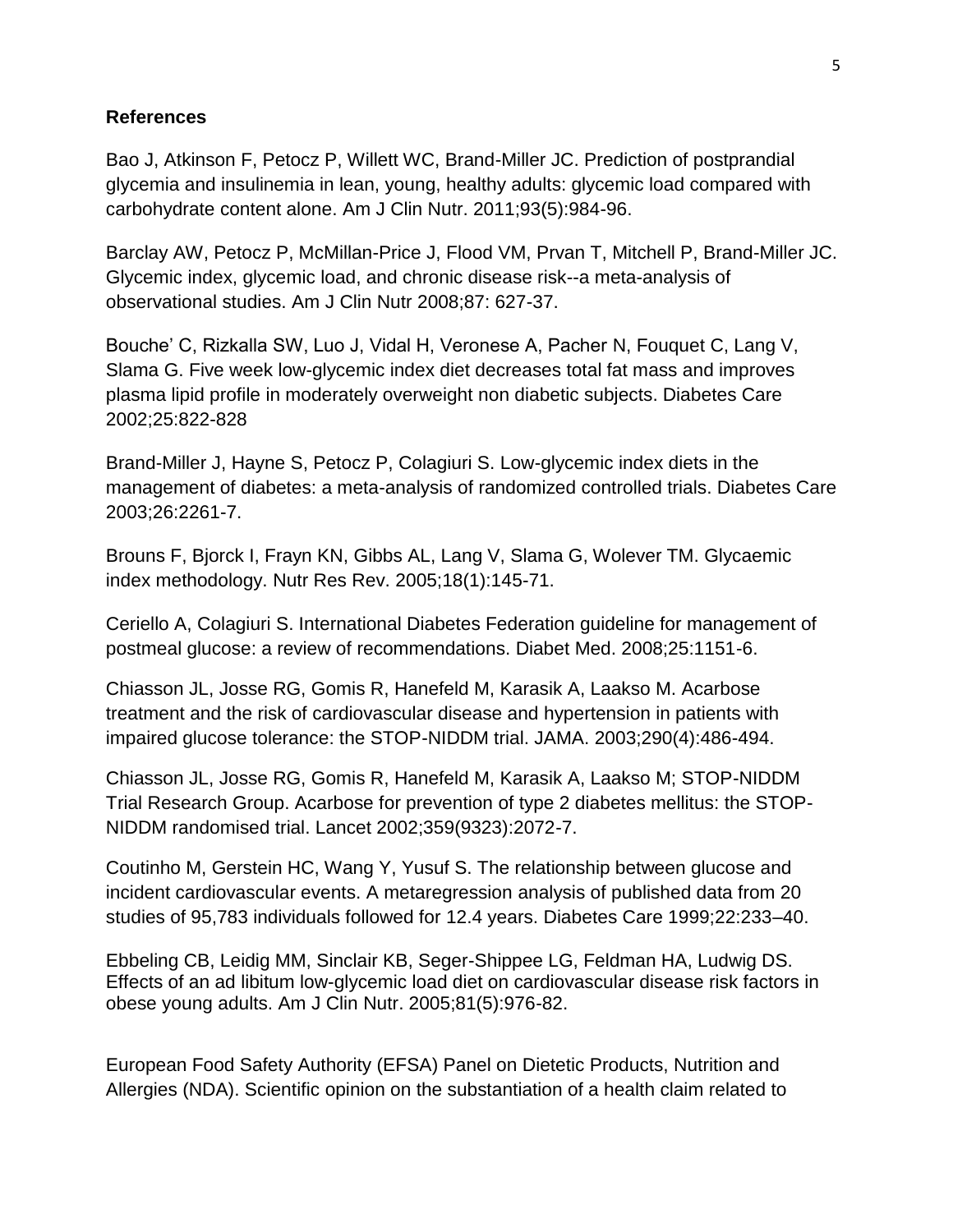"slowly digestible starch in starch-containing foods" and "reduction of post-prandial glycaemic responses" pursuant to Article 13(5) of Regulation (EC) No 1924/20061. EFSA Journal 2011;9(7):2292.

Fan J, Song Y, Wang Y, Hui R, Zhang W. Dietary glycemic index, glycemic load, and risk of coronary heart disease, stroke, and stroke mortality: a systematic review with meta-analysis. PLoS One. 2012;7(12):e52182.

Frost G, Leeds AA, Dore CJ, Madeiros S, Brading S, Dornhorst A. Glycaemic index as a determinant of serum HDL-cholesterol concentration. Lancet. 1999;353:1045-8.

Giacco R et al, Long-Term Dietary Treatment With Increased Amounts of Fiber-Rich Low–Glycemic Index Natural Foods Improves Blood Glucose Control and Reduces the Number of Hypoglycemic Events in Type 1 Diabetic Patients, Diabetes Care 2000;23:1461-6.

Goff LM, Cowland DE, Hooper L, Frost GS. Low glycaemic index diets and blood lipids: a systematic review and meta-analysis of randomised controlled trials. Nutr Metab Cardiovasc Dis. 2013;23(1):1-10.

International Standards Organisation. ISO 26642-2010. Food products - Determination of the glycaemic index (GI) and recommendation for food classification. International Standards Organisation; 2010.

Jenkins DJ, Kendall CW, McKeown-Eyssen G, et al. Effect of a low-glycemic index or a high-cereal fiber diet on type 2 diabetes: a randomized trial. *JAMA.* Dec 17 2008;300(23):2742-2753.

Jenkins DJ, Kendall CW, Augustin LS, Mitchell S, Sahye-Pudaruth S, Blanco Mejia S, Chiavaroli L, Mirrahimi A, Ireland C, Bashyam B, Vidgen E, de Souza RJ, et al. Effect of legumes as part of a low glycemic index diet on glycemic control and cardiovascular risk factors in type 2 diabetes mellitus: a randomized controlled trial. Archives of internal medicine 2012;172:1653-60.

Jenkins DJ, Wolever TM, Taylor RH, Barker H, Fielden H, Baldwin JM, et al. Glycemic index of foods: a physiological basis for carbohydrate exchange. Am J Clin Nutr. 1981;34:362–6.

Larsen TM, Dalskov SM, van Baak M, Jebb SA, Papadaki A, Pfeiffer, AF, Martinez JA, Handjieva-Darlenska T, Kunesova M, Pihlsgard M, et al. Diets with high or low protein content and glycemic index for weight-loss maintenance. N Engl J Med 2010;363:2102- 13.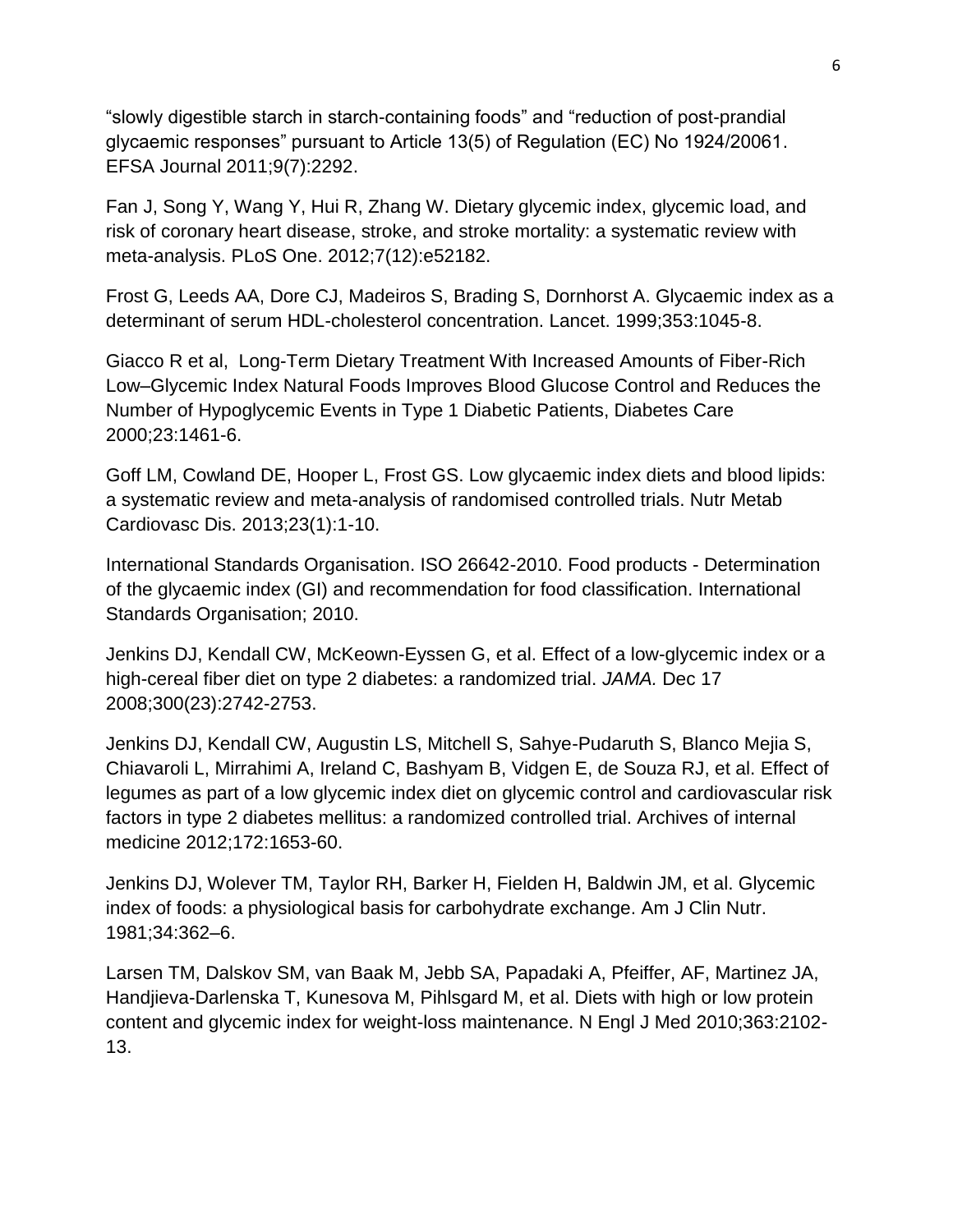Levitan EB, Song Y, Ford ES, Liu S. Is nondiabetic hyperglycemia a risk factor for cardiovascular disease? A meta-analysis of prospective studies. Arch Intern Med. 2004;164:2147–55.

Livesey G, Taylor R, Hulshof T, Howlett J. Glycemic response and health--a systematic review and meta-analysis: relations between dietary glycemic properties and health outcomes. Am J Clin Nutr. 2008;87:258S-68S.

Livesey G, Taylor R, Livesey H, Liu S. Is there a dose-response relation of dietary glycemic load to risk of type 2 diabetes? Meta-analysis of prospective cohort studies. Am J Clin Nutr 2013;97:584-596.

Liu S, Willett WC, Stampfer MJ, et al. A prospective study of dietary glycemic load, carbohydrate intake, and risk of coronary heart disease in US women. Am J Clin Nutr. Jun 2000;71(6):1455-1461.

Liu S, Manson JE, Stampfer MJ, Holmes MD, Hu FB, Hankinson SE, Willett WC. Dietary glycemic load assessed by food-frequency questionnaire in relation to plasma highdensity-lipoprotein cholesterol and fasting plasma triacylglycerols in postmenopausal women. Am J Clin Nutr. 2001;73(3):560-6.

Liu S, Manson JE, Buring JE, Stampfer MJ, Willett WC, Ridker PM. Relation between a diet with a high glycemic load and plasma concentrations of high-sensitivity C-reactive protein in middle-aged women. Am J Clin Nutr. 2002;75:492–8.

Ludwig DS. The glycemic index: physiological mechanisms relating to obesity, diabetes, and cardiovascular disease. JAMA. 2002;287(18):2414-2423.

McMillan-Price J, Petocz P, Atkinson F, O'neill K, Samman S, Steinbeck K, Caterson I, Brand-Miller J. Comparison of 4 diets of varying glycemic load on weight loss and cardiovascular risk reduction in overweight and obese young adults: a randomized controlled trial. Arch Intern Med. 2006;166(14):1466-75.

Mirrahimi A, de Souza RJ, Chiavaroli L, Sievenpiper JL, Beyene J, Hanley AJ, Augustin LS, Kendall CWC, Jenkins DJA. Associations of Glycemic Index, Load and their Dose with CHD events: A Systematic Review and Meta-analysis of Prospective Cohorts. J Am Heart Assoc. 2012;1(5):e000752.

Murakami K, McCaffrey TA, Livingstone MB. Associations of dietary glycaemic index and glycaemic load with food and nutrient intake and general and central obesity in British adults. Br J Nutr. 2013:1-11.

Riccardi G, Rivellese AA, Giacco R. Role of glycemic index and glycemic load in the healthy state, in prediabetes, and in diabetes. *Am J Clin Nutr* 2008;87(suppl):269S-74S.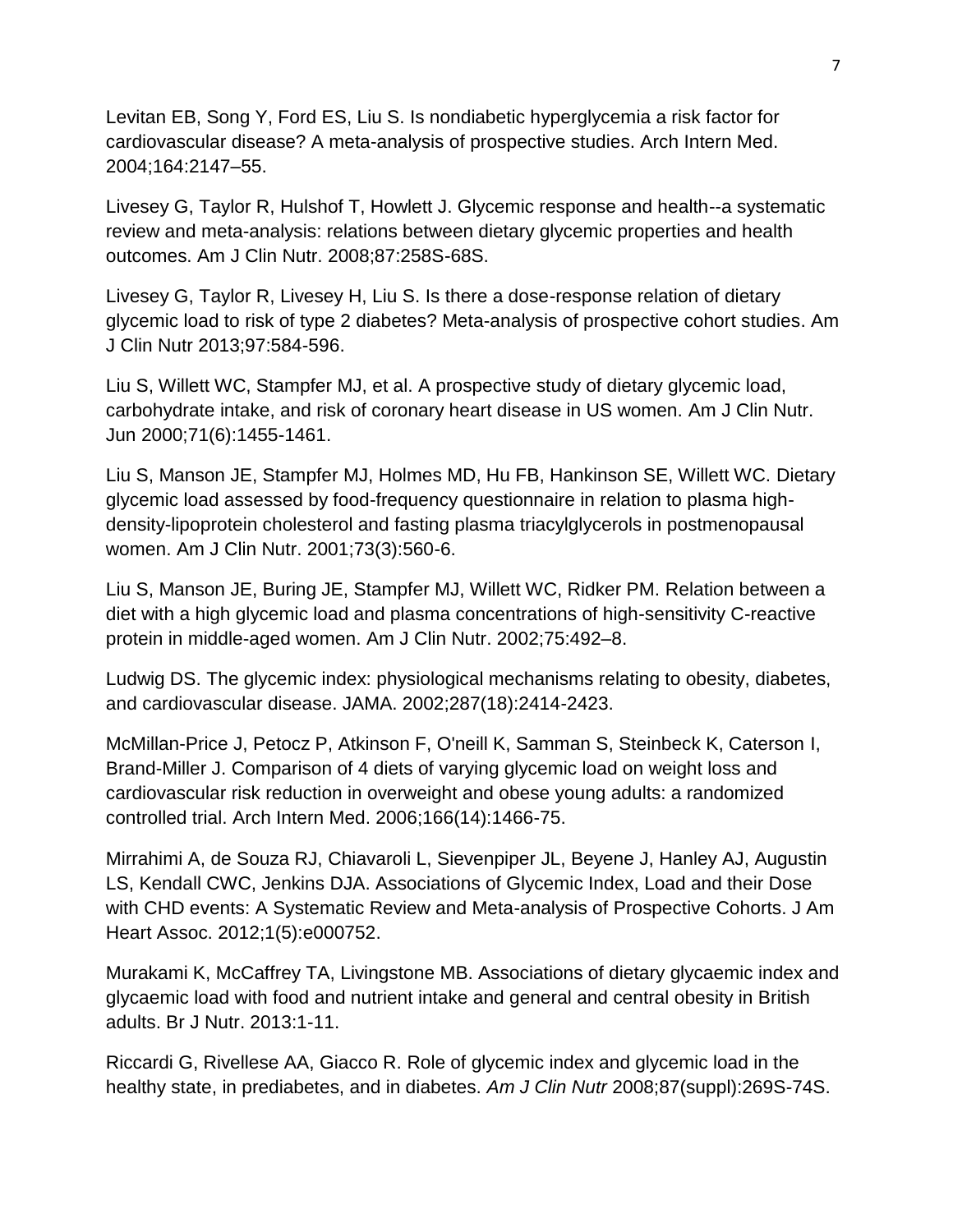Rizkalla SW, Laika T, Laromiguiere M, Huet D, Boillot J, Rigoir A, Slama G. Improved plasma glucose control, whole body glucose utilization and lipid profile on a low glycemic index diet in type 2 diabetic men: A randomized-controlled trial. Diabetes Care 2004;27:1866-72

Salmeron J, Manson JE, Stampfer MJ, Colditz GA, Wing AL, Willett WC. Dietary fiber, glycemic load, and risk of non-insulin-dependent diabetes mellitus in women. *JAMA.* Feb 12 1997;277(6):472-477.

Shikany JM, Tinker LF, Neuhouser ML, Ma Y, Patterson RE, Phillips LS, Liu S, Redden DT. Association of glycemic load with cardiovascular disease risk factors: the Women's Health Initiative Observational Study. Nutrition 2010;26(6):641-7.

Slavin JL. Position of the American Dietetic Association: health implications of dietary fiber. J Am Diet Assoc. 2008;108:1716–31.

Solomon TP, Haus JM, Kelly KR, Cook MD, Filion J, Rocco M, Kashyap SR, Watanabe RM, Barkoukis H, Kirwan JP. A low-glycemic index diet combined with exercise reduces insulin resistance, postprandial hyperinsulinemia, and glucose-dependent insulinotropic polypeptide responses in obese, prediabetic humans. Am J Clin Nutr. 2010;92(6):1359- 68.

Thomas DE, Elliott EJ. The use of low-glycaemic index diets in diabetes control. Br J Nutr. 2010;104(6):797-802.

Wolever TMS. Is glycaemic index (GI) a valid measure of carbohydrate quality? Eur J Clin Nutr 2013;67:522-31.

Wolever TM, Brand-Miller JC, Abernethy J, Astrup A, Atkinson F, Axelsen M, et al. Measuring the glycemic index of foods: interlaboratory study. Am J Clin Nutr. 2008;87:247S-57S.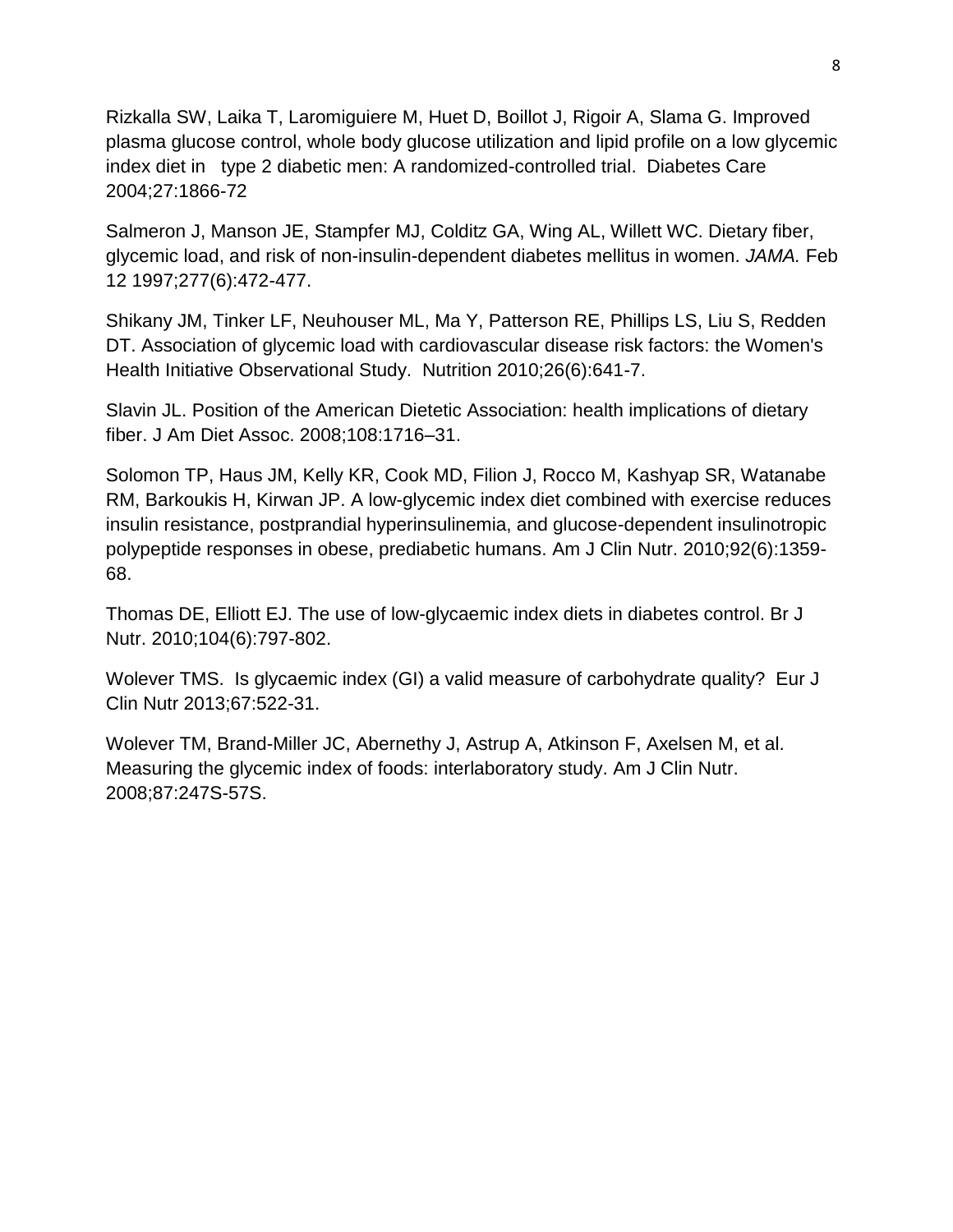# Scientific Consensus Committee:

### **Chairs:**

**David J.A. Jenkins, MD, PhD, DSc,** University Professor and Canada Research Chair in Nutrition and Metabolism, Department of Nutritional Sciences, Faculty of Medicine, University of Toronto, Director, Risk Factor Modification Centre, St. Michael's Hospital (Toronto, Canada)

**Walter C. Willett, MD, DrPH,** Fredrick John Stare Professor of Epidemiology and Nutrition Chair, Department of Nutrition, Harvard School of Public Health (Boston, USA)

### **Members:**

**Arne Astrup, MD, DMSc**, Professor, Department of Nutrition, Exercise and Sports (NEXS) Faculty of Science, University of Copenhagen (Copenhagen, Denmark). **Livia Augustin, PhD,** Research Fellow, Risk Factor Modification Centre, St. Michael's Hospital (Toronto, Canada)

**Sara Baer-Sinnott,** President, Oldways (Boston, USA)

**Alan W. Barclay, PhD,** Head of Research, Australian Diabetes Council; Chief Scientific Officer Glycemic Index Foundation (Sydney, Australia),

**Inger Björck, PhD,** Professor and Managing Director Antidiabetic Food Centre, Lund University (Lund, Sweden)

**Jennie C. Brand-Miller, PhD, Professor, Boden Institute of Obesity, Nutrition, Exercise** and Eating Disorders, University of Sydney (Sydney, Australia)

**Furio Brighenti, DrPH,** Professor of Human Nutrition, Department of Food Science University of Parma (Parma, Italy)

**Anette E. Buyken, PhD,** Research Associate, Department of Nutritional Epidemiology, University of Bonn (Bonn, Germany).

**Antonio Ceriello, MD,** Head of Research at the Institut d'Investigacions Biomèdiques August Pi i Sunyer (IDIBAPS) (Barcelona, Spain)

**Cyril W.C. Kendall, PhD,** Research Associate, Department of Nutritional Sciences, Faculty of Medicine, University of Toronto (Toronto, Canada) and Adj. Professor College of Pharmacy and Nutrition, University of Saskatchewan (Saskatoon, Canada)

**Carlo La Vecchia, MD,** Chief, Department of Epidemiology, Mario Negri Institute, and Professor of Epidemiology, University of Milan, (Milan, Italy)

**Geoffrey Livesey, PhD,** Director, Independent Nutrition Logic (Wymondham, UK) **Simin Liu, MD, ScD**, Professor, Departments of Epidemiology and Medicine, Brown University (Providence, USA)

**Andrea Poli, MD,** Scientific Director, Nutrition Foundation of Italy (Milan, Italy) **Gabriele Riccardi, MD,** Full Professor of Endocrinology and Metabolic Diseases, Department of Clinical Medicine and Surgery, Federico II University (Naples, Italy) **Salwa W. Rizkalla, MD, PhD, DSc**, Senior Researcher, National Institute of Health and Medical Research (INSERM) U 872, team 7, Research centre in human nutrition, ICAN